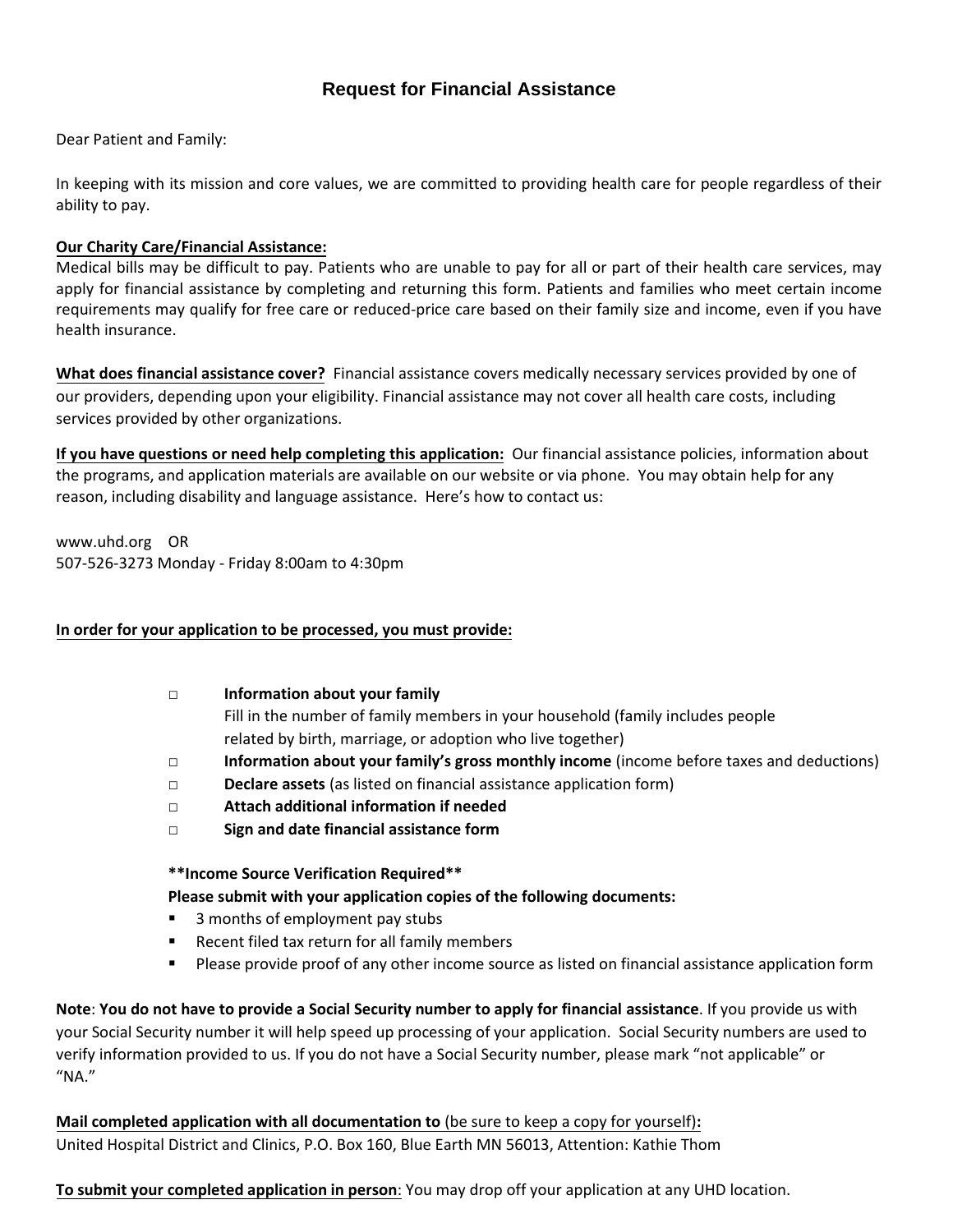We will notify you of the final determination of eligibility and appeal rights, if applicable, within 14 calendar days of receiving a complete financial assistance application, including documentation of income.

By submitting a financial assistance application, you give your consent for us to make necessary inquiries to confirm financial obligations and information.

> **We want to help. Please submit your application promptly! You may receive bills until we receive your information.**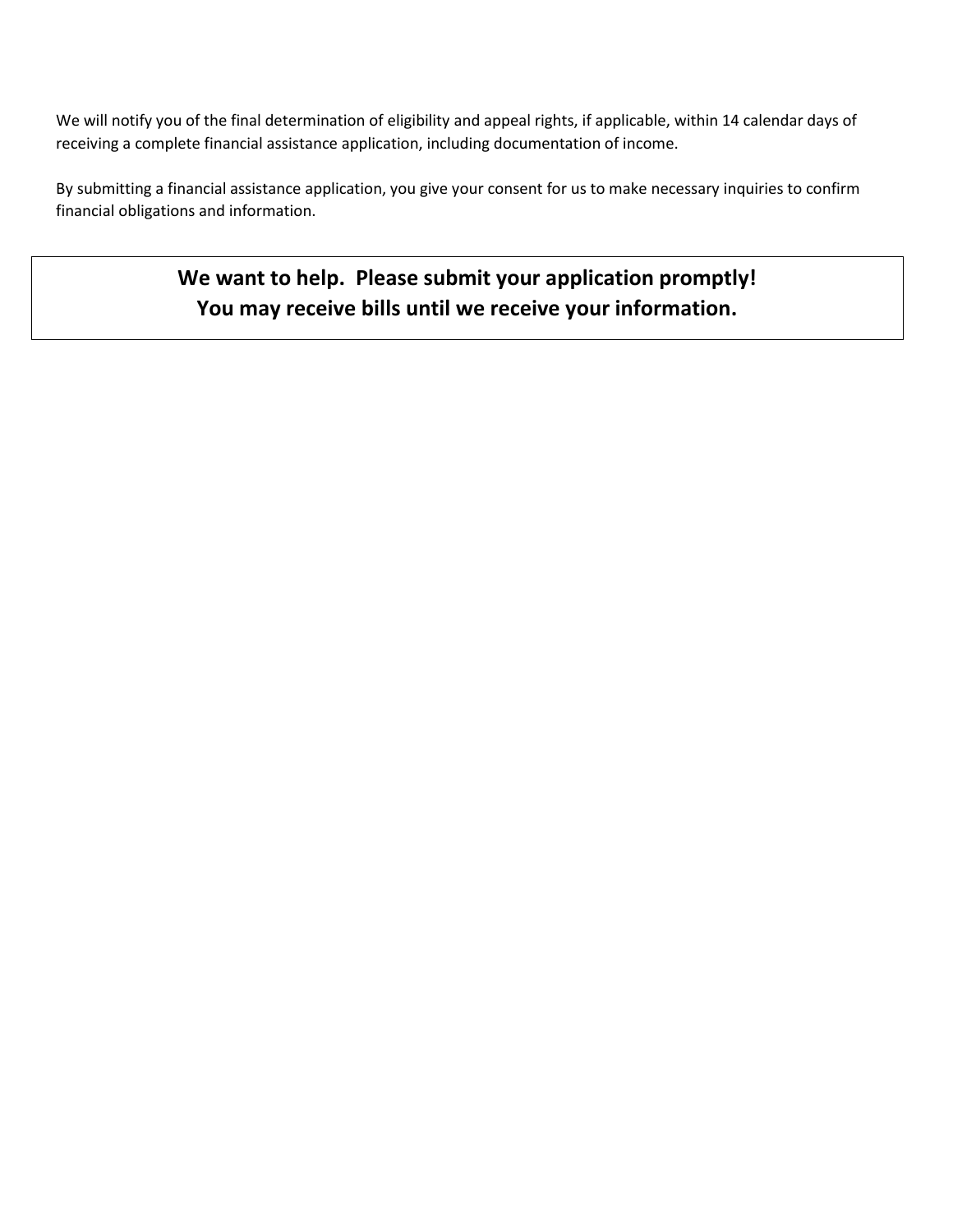# **United Hospital District and Clinics Financial Assistance Application Confidential**

*Please fill out all information completely. If it does not apply, write "NA." Attach additional pages if* 

*needed.* 

## **SCREENING INFORMATION**

Do you need an interpreter? **□ Yes □ No** *If Yes, list preferred language:*

Has the patient applied for Medicaid? **□ Yes □ No** *May be required to apply before being considered for financial assistance*

Is the patient currently homeless? **□ Yes □ No**

Is the patient's medical care need related to a car accident or work injury? **□ Yes □ No**

#### **PLEASE NOTE**

- We cannot guarantee that you will qualify for financial assistance, even if you apply.
- Once you send in your application, we may check all the information and may ask for additional information or proof of income.
- Within 14 calendar days after we receive your completed application and documentation, we will notify you if you qualify for assistance.

| PATIENT AND APPLICANT INFORMATION                                                   |                         |                   |                                                                                                                          |  |  |  |
|-------------------------------------------------------------------------------------|-------------------------|-------------------|--------------------------------------------------------------------------------------------------------------------------|--|--|--|
| Patient first name                                                                  | Patient middle name     |                   | Patient last name                                                                                                        |  |  |  |
| $\Box$ Female<br>$\sqcap$ Male<br>$\Box$ Other (may specify _                       | <b>Birth Date</b>       |                   | Social Security Number (optional*)<br>*optional, but needed for more generous assistance<br>above state law requirements |  |  |  |
| Person Responsible for Paying Bill                                                  | Relationship to Patient | <b>Birth Date</b> | Social Security Number (optional*)<br>*optional, but needed for more generous assistance<br>above state law requirements |  |  |  |
| <b>Mailing Address</b>                                                              |                         |                   | Main contact number(s)<br>Email Address:                                                                                 |  |  |  |
| City<br><b>State</b>                                                                | Zip Code                |                   |                                                                                                                          |  |  |  |
| Employment status of person responsible for paying bill                             |                         |                   |                                                                                                                          |  |  |  |
| $\square$ <b>Employed</b> (date of hire:<br>$\Box$ Unemployed (how long unemployed: |                         |                   |                                                                                                                          |  |  |  |
| □ Self-Employed<br>□ Student                                                        | □ Disabled              | $\Box$ Retired    | □ Other (                                                                                                                |  |  |  |

#### **FAMILY INFORMATION**

List family members in your household, including you.

 **FAMILY SIZE \_\_\_\_\_\_\_\_\_\_\_** *Attach additional page if needed*

| Attach additional page if needed |  |
|----------------------------------|--|
|----------------------------------|--|

| Name                                                                                                        | Date of<br><b>Birth</b> | Relationship to Patient | If 18 years old or older: | If 18 years old or older: | Also applying for |  |
|-------------------------------------------------------------------------------------------------------------|-------------------------|-------------------------|---------------------------|---------------------------|-------------------|--|
|                                                                                                             |                         |                         | Employer(s) name or       | Total gross monthly       | financial         |  |
|                                                                                                             |                         |                         | source of income          | income (before taxes):    | assistance?       |  |
|                                                                                                             |                         |                         |                           |                           | Yes / No          |  |
|                                                                                                             |                         |                         |                           |                           | Yes / No          |  |
|                                                                                                             |                         |                         |                           |                           | Yes / No          |  |
|                                                                                                             |                         |                         |                           |                           | Yes / No          |  |
| All adult family members' income must be disclosed. Sources of income include, for example:                 |                         |                         |                           |                           |                   |  |
| - Wages - Unemployment - Self-employment - Worker's compensation - Disability - SSI - Child/spousal support |                         |                         |                           |                           |                   |  |
| - Work study programs (students) - Pension - Retirement account distributions - Other (please explain       |                         |                         |                           |                           |                   |  |